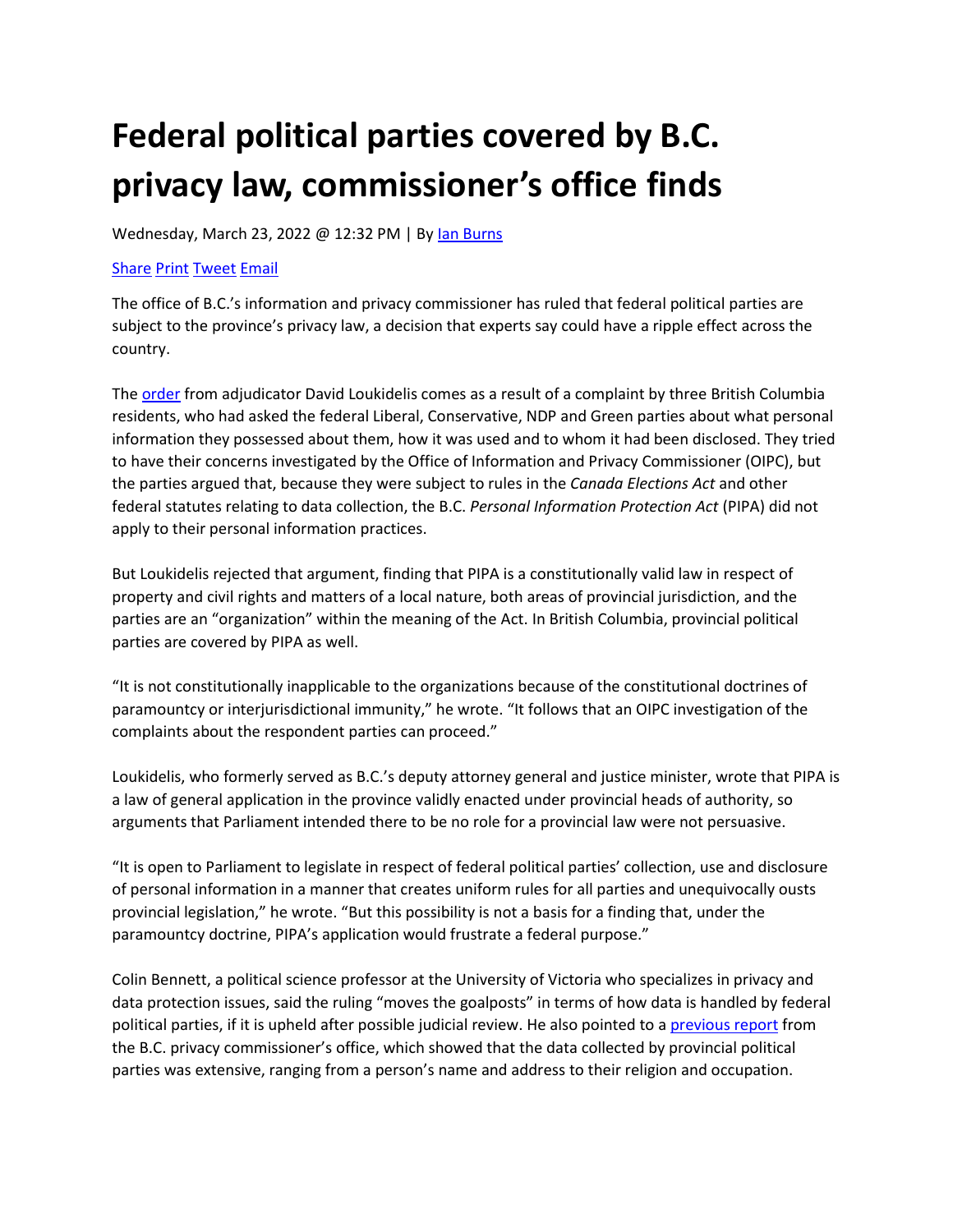"It is only reasonable to assume that the federal political parties are doing the same thing  $-$  they have more money and more resources to do the analytics," he said. "So, number one it would mean the federal political parties would have to improve their standards to comply with the law, and it would also mean that B.C. citizens would have more rights than anybody else in the country with respect to the data held by federal political parties. And how will citizens in other parts of the country react to that?"



David Young, David Young Law

Privacy lawyer David Young noted the federal privacy commissioner ruled last year that he did not have jurisdiction over political parties because Canada's *Personal Information Protection and Electronic Documents Act* (PIPEDA) primarily applies to the commercial activities of organizations, and political parties are not commercial in nature.

"And the *Canada Elections Act*'s privacy rules are very bare bones, because all they really say is that a political party must have a privacy policy, and it stipulates what headings of items must be in it," the principal of David Young Law said. "I think this ruling is very significant, and if it is upheld then these political parties will have to follow these rules and get consent in British Columbia — so are you going to have one law for B.C. and another for rest of country? It just doesn't make sense, and there is huge pressure at the national level to amend PIPEDA and make political parties subject to it or a similar law. There has been huge political pressure in Ottawa to do it, but it hasn't happened yet."

Bennett said what should happen now is for the parties improve their overall privacy rules to meet with the B.C. standard.

"Alternatively, if they continue to insist on the principle that they are only governed by federal law they should go to the government and say let's make PIPEDA apply to us  $-$  and that would be the end of the matter because there would be a consistent standard across the country," he said. "But this issue may drag on for a while."

Liberal Party of Canada spokesperson Matteo Rossi said the party was reviewing the decision.

"All of the Liberal Party's democratic engagement fully complies with Elections Canada rules and